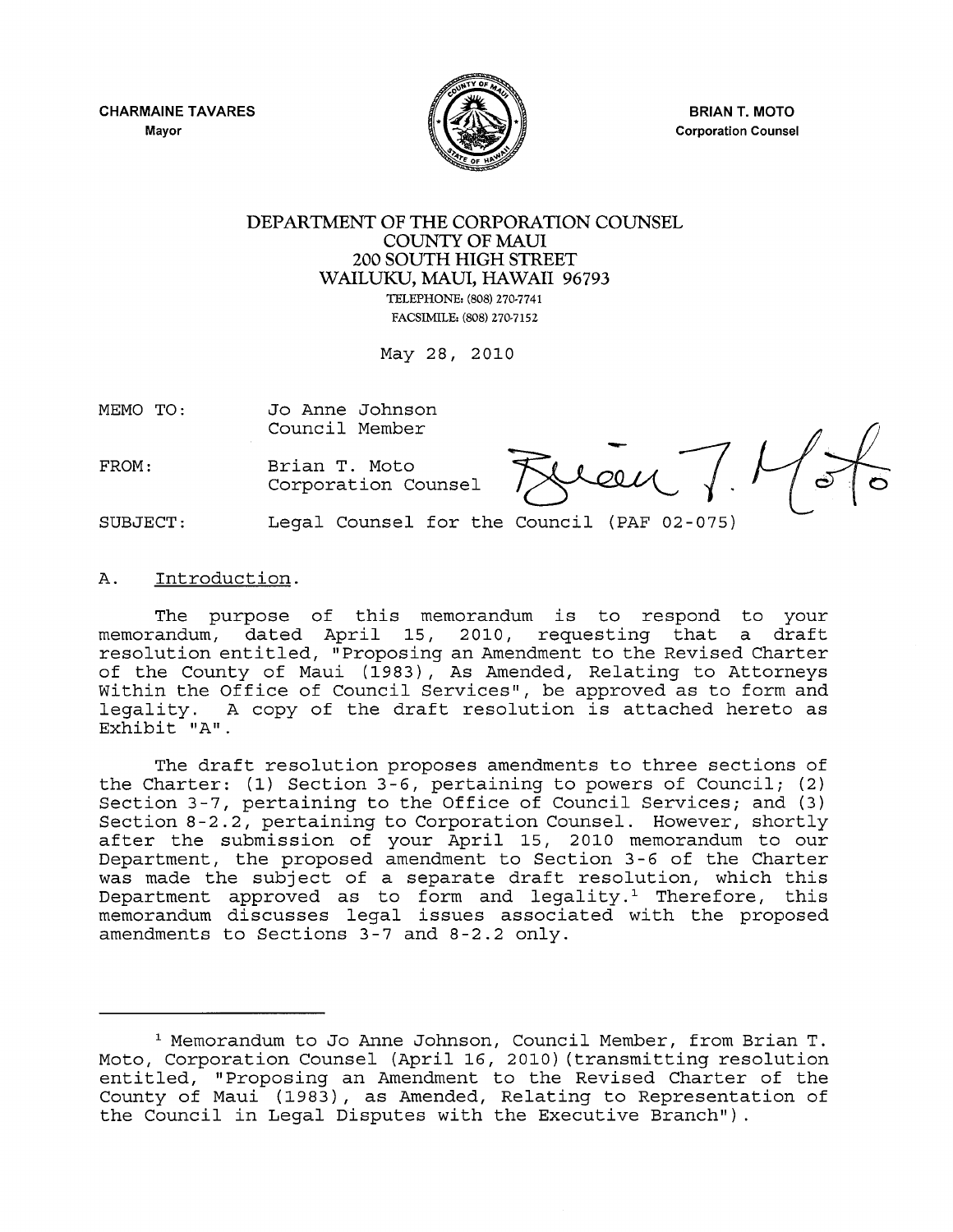#### B. Conclusion.

For the reasons discussed herein, I cannot approve as to form and legality the draft resolution as it pertains to the proposed amendments to Sections 3-7 and 8-2.2 of the Charter (the "Charter amendments") .

Although it is difficult to identify and analyze all legal implications of the Charter amendments, certain consequences and issues can be anticipated. This memorandum discusses some of the more important issues associated with the Charter amendments.

#### C. Current roles and responsibilities of legislative attorneys, the Office of Council Services, the director of council services, and Corporation Counsel under the Charter.

The Charter amendments raise many issues relating to the role, qualifications, and responsibilities of legislative attorneys, the Office of Council Services and its director, and Corporation<br>Counsel. If adopted, the Charter amendments would fundamentally If adopted, the Charter amendments would fundamentally alter these roles and responsibilities.

To understand these issues, it is necessary to review the current roles and responsibilities of legislative attorneys, the Office of Council Services and its director, and the Corporation Counsel, under the Charter and Maui County Code.

1. Legislative attorneys.

The Charter currently makes no mention of the position of "legislative attorney". Chapter 2.08, Maui County Code, pertaining to the Office of Council Services, references the position of legislative attorney only once, in Section 2.08.060, pertaining to salaries and pay plan.

Section 2.08.040(B), Maui County Code, defines "staff" of the Office of Council Services to include leqislative attorneys.<sup>2</sup> As staff, legislative attorneys "serve under the director of council services and ... [are] subject to a pay plan established by ordinance, as well as the general authority of the chair of the

<sup>2 § 2.08.040(</sup>B), Maui County Code, states:

A council services staff is established. "Staff" includes all personnel in the office of council services, excluding the director and legislative aides.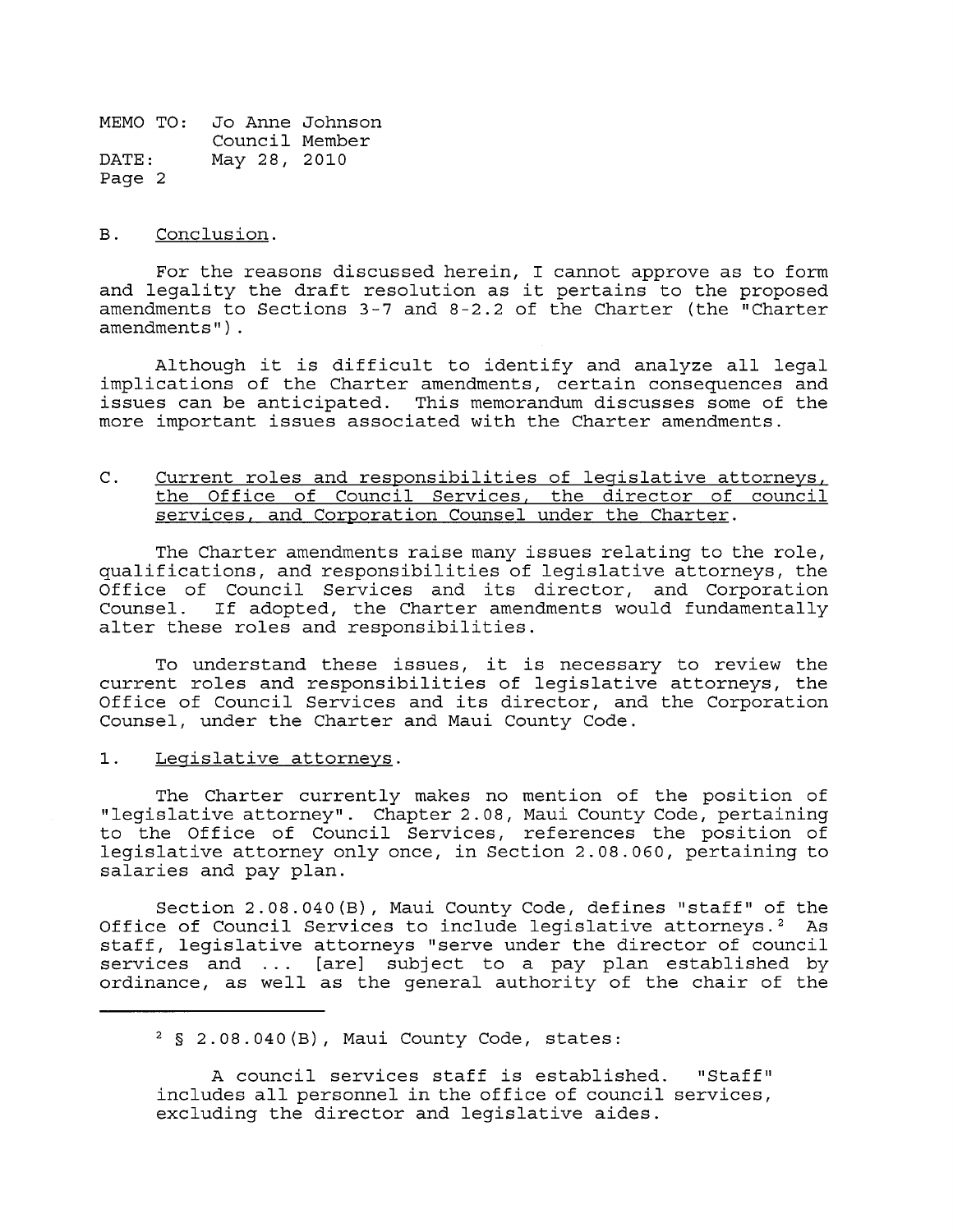council as chief administrative officer of the legislative branch. "3

Based on information and belief, legislative attorneys have not, and do not currently, perform legal services that constitute the practice of law. Legislative attorneys have not, and do not currently: render formal legal opinions; approve written contracts as to form and legality; approve bills for ordinances as to form and legality; appear before courts of law or administrative agencies on behalf of a client; or prepare and file pleadings with courts of law or other adjudicatory bodies.

Despite their position titles, legislative attorneys have not in past, and do not currently, serve as "legal advisors to and legal representatives of the council and its members".<sup>4</sup> The Office of Council Services is not a law firm or law department as such terms are defined or used in the Hawaii Rules of Professional Conduct ("HRPC"), as adopted by the Supreme Court of Hawaii. <sup>5</sup>

Inasmuch as legislative attorneys do not advise or represent clients, or otherwise engage in the practice of law, legislative attorneys do not form attorney-client relationships with Council members and others. Accordingly, their interactions with County officers and employees are not governed by, or subject to, those Hawaii Rules of Professional Conduct generally applicable to attorney-client relationships.6

Further, communications between legislative attorneys and

<sup>5</sup>See HRPC, definition of "Firm" or "law firm" ("Firm" or "law firm" denotes a lawyer or lawyers in a private firm, lawyers employed in the legal department of a corporation or other organization and lawyers employed in a legal services organization and lawyers employed in a legal services<br>organization."); see also HRPC Rule 1.10, comment [1] ("For purposes of the Rules of Professional Conduct, the term "firm" includes lawyers in ... the legal department of a corporation or other organization .... [2] With respect to the law department of an organization, there is ordinarily no question that the members of the department constitute a firm within the meaning of the Rules of Professional Conduct. However, there can be uncertainty as to the identity of the client.").

*<sup>6</sup>*See HRPC Rules 1.1 - 1.17.

<sup>3 § 2.08.050,</sup> Maui County Code.

<sup>4</sup> Exhibit "A", at 2.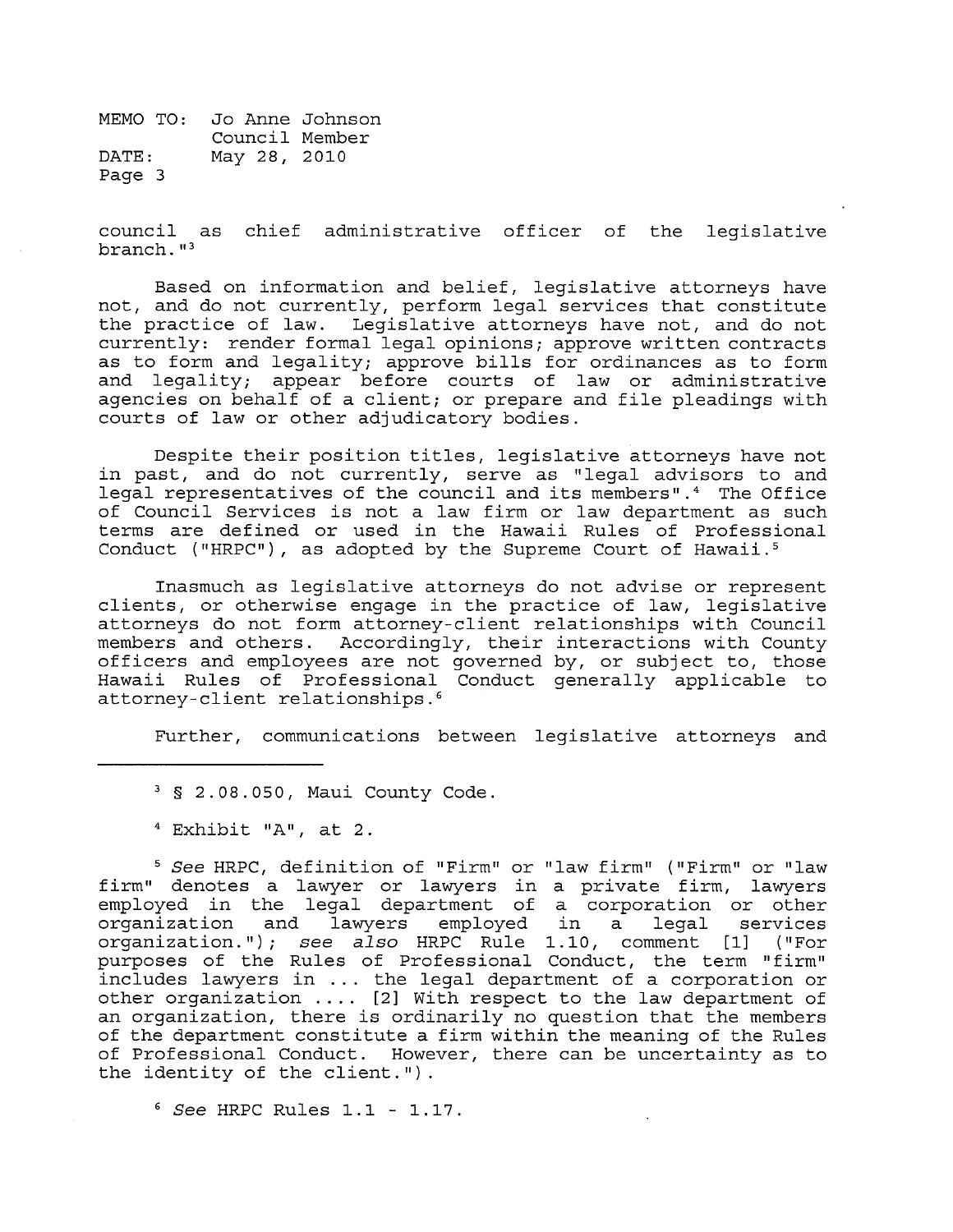other County officers and employees are generally not protected from disclosure under the attorney-client privilege (except for communications with lawyers from the Department of the Corporation Counsel, or with special counsel retained by the County, that are made for the purpose of facilitating the rendition of professional<br>legal services).<sup>7</sup> Documents and things prepared by legislative Documents and things prepared by legislative attorneys are generally not protected from discovery as attorney work product. 8

#### 2. The Office of Council Services and its director.

Section 3-7 of the Charter provides for an Office of Council Services, but does not specify its duties other than to authorize the Council to create such positions in the Office "as it deems necessary to assist it in the exercise of its legislative power. "9

Section 2.08.040 (A), Maui County Code, provides that the director of council services "shall be the administrative head of the office of council services and shall supervise all members of the staff to provide the necessary assistance of all members of the council in the performance of their legislative duties which includes stenographical, research and other assistance to the members of the council, individually and collectively, and any other duties that may be assigned to the director by the chairman of the council."

Neither the Charter nor the Maui County Code currently specify any qualifications for the position of director of council any quarrite actions for the position of director of council attorney licensed to practice and in good standing before the courts of Hawaii. 10

3. Corporation Counsel.

The position and department of the Corporation Counsel are established by Charter.<sup>11</sup> Section 8-2.2 of the Charter requires

- 7 *See* Rule 503, Hawaii Rules of Evidence.
- *8 See* Rule 26(b) (4), Hawaii Rules of Civil Procedure.
- $9 \text{ S } 3-7$ , Charter.

10 The 2009-2010 Directory of the Hawaii State Bar Association lists the current director of council services as an "inactive" member of the Hawaii bar.

 $11 \S 8-2.1$ , Charter.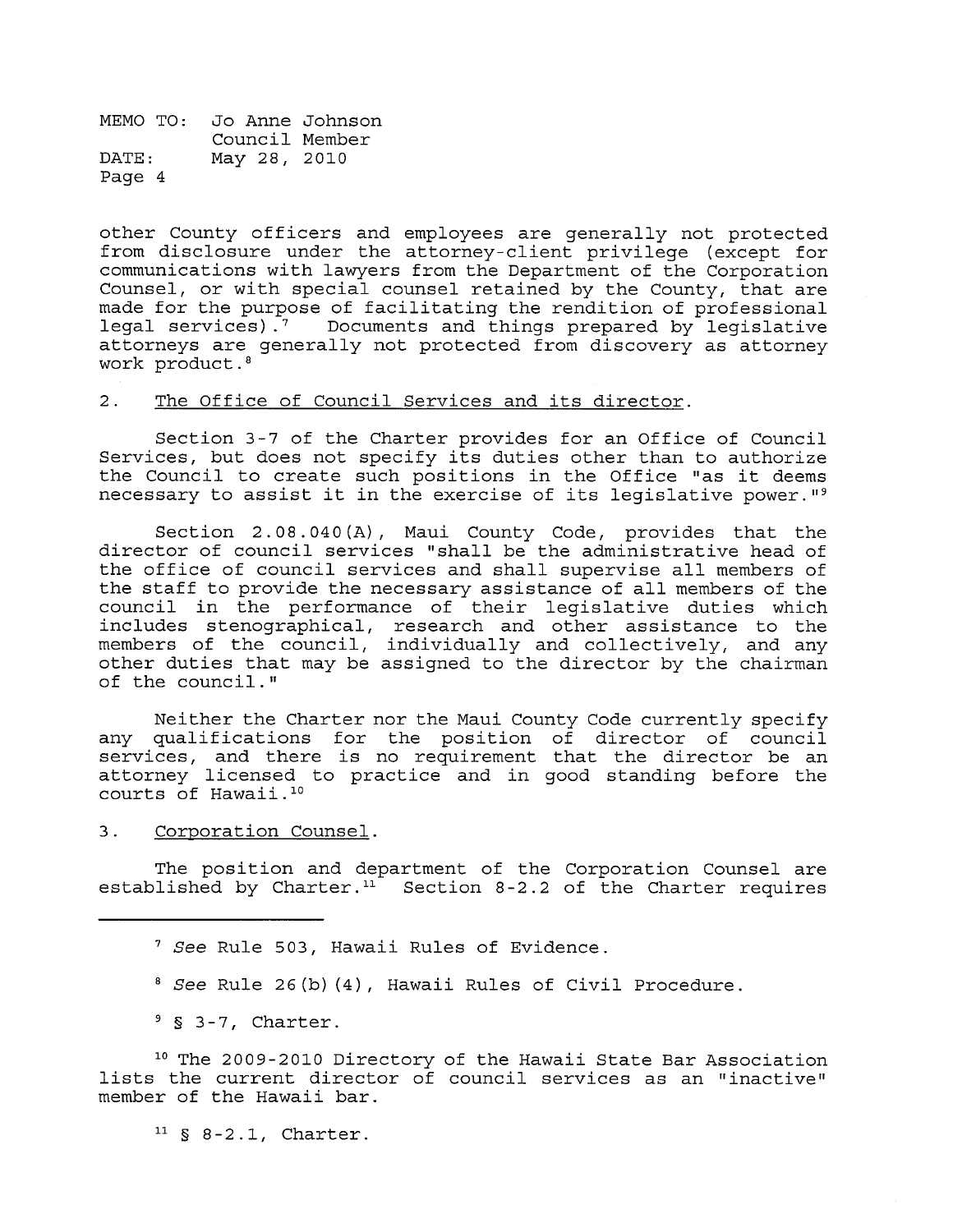that the Corporation Counsel "be an attorney licensed to practice and in good standing before the Supreme Court of the State and ... have engaged in the practice of law for at least three years."

Section 8-2.3 of the Charter, pertaining to powers, duties, and functions of the Corporation Counsel, states:

The corporation counsel shall:<br>1. Appoint such deputy c

- 1. Appoint such deputy corporation counsel and necessary staff as shall be authorized by the council. Deputy corporation counsel shall be exempt from civil service and shall serve at the pleasure of the corporation counsel.
- 2. Be the chief legal advisor and legal representative of the County of Maui; of the council, the mayor, all departments, and all boards and commissions; and of all officers and employees in matters relating to their official duties.
- 3. Represent the county in all legal proceedings.
- 4. Perform such other duties and functions as may be incident to the department or required by law.

#### D. Issues and consequences associated with the Charter amendments.

This section of the memorandum discusses legal, ethical and practical issues and other matters raised by the Charter amendments.

1. Establishment of a permanent corps of attorneys within the legislative branch to provide leqal advice and legal representation would be without precedent in Hawaii.

To our knowledge, no county in Hawaii has attorneys permanently employed within its legislative branch who are authorized and charged with serving "as legal advisors to and legal representatives of" a council and its members. Rather, all of the counties currently provide for a department of the corporation counsel currencry provise for a department of the corporation legal advisor and legal representative" of the county council and county agencies in matters relating to their official powers and duties.<sup>12</sup> All four county charters currently provide that the

<sup>12</sup>*See* § 5-203, Revised Charter of Honolulu (2000 ed., 2003 supp.); § 6-5.3, Charter of the County of Hawaii (2008 ed.); §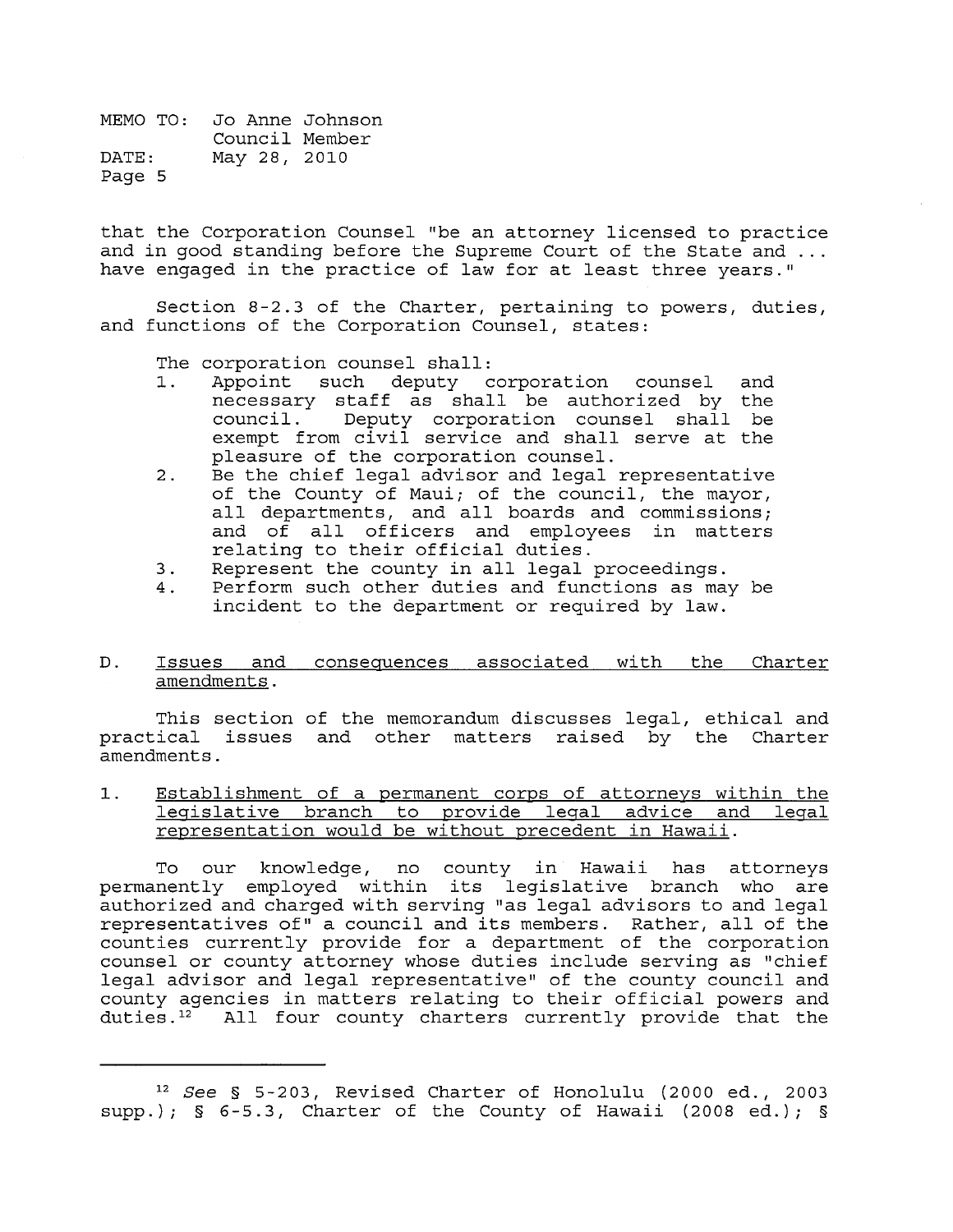corporation counsel (or county attorney in the case of Kauai) represent the county in legal proceedings. $13$ 

Under Section 26-7, Hawaii Revised Statutes, the Attorney General administers and renders "state legal services, including furnishing of written legal opinions to the governor, legislature, and such state departments and officers as the governor may direct", and "represent  $[s]$  the State in all civil actions in which the State is a party".

Pursuant to Chapter 23G, Hawaii Revised Statutes, the Office of the Legislative Reference Bureau supports the State Legislature by providing "comprehensive research and reference service on legislative problems for the legislature" *1* and by conducting "impartial research, including legal research, as may be necessary for the enactment of substantive legislation, upon request by the legislature, legislative committees, or legislators, or on its own  $inititative.  $14$  The Office of the Legislative Reference Bureau also$ drafts, or aids in drafting, "bills, resolutions, memorials, and<br>amendments thereto, including committee reports, for the including committee reports, for the<br>ive committees, and legislators when: legislature, legislative committees, and legislators requested" *1* and serves *1* upon request *1* "in an advisory capacity to the legislature and its committees on all matters within its competencies and responsibilities." $15$  However, the director and staff of the Office of the Legislative Reference Bureau are not authorized to act as "legal advisors" or "legal representatives".

2. By designating legislative attorneys as legal advisors and legal representatives, the Charter amendments would conflict with existing Charter provisions regarding the role and responsibilities of the Corporation Counsel.

The Charter amendments would authorize and direct the attorneys within the Office of Council Services to serve as legal advisors and legal representatives of the Council and its members. However, the Charter amendments would not change other existing Charter provisions, such as Section 8-2.3(2), which states, in part, that the Corporation Counsel is to be the "chief legal advisor and legal representative of the County of Maui; of the

*8.041* Charter of the County of Kauai (2009 ed.).

 $^{13}$   $Id.$ 

- 14 § *23G-3* (1) *1* (2) *1* Hawaii Revised Statutes.
- 15 § *23G-* 3 (7) *1* (9) *1* Hawaii Revised Statutes.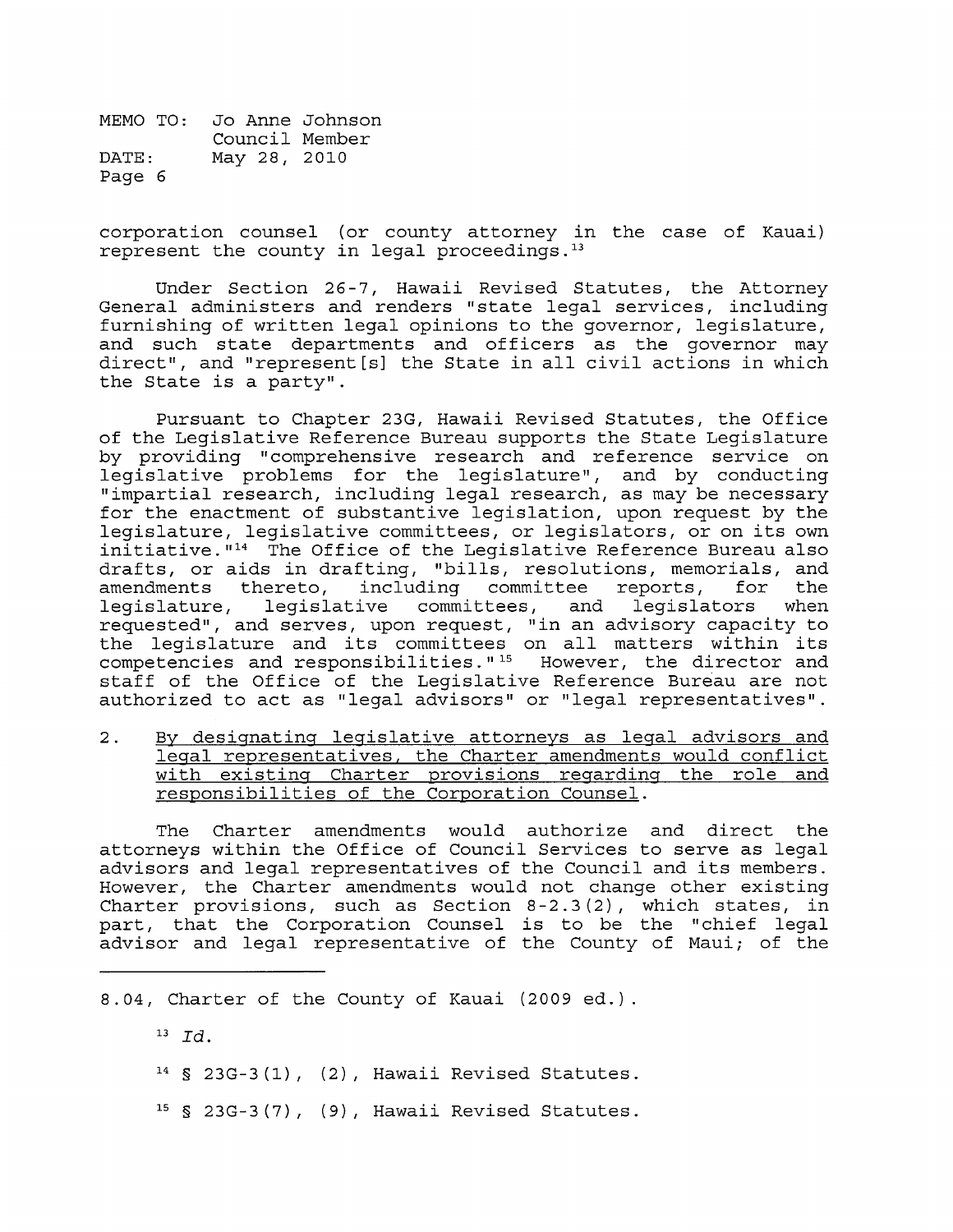council, ... "

It is not clear whether, or how, the Charter amendments could be reconciled with existing Section 8-2.3(2) regarding the duties and functions of Corporation Counsel. Corporation Counsel and the legislative attorneys could not both be chief legal counsel for the Council at the same time, and the Charter amendments do not provide any guidance as to how duties and responsibilities would be allocated or assigned between the two sets of lawyers.

Under the Charter amendments, it is unclear what role or services would be expected of the Corporation Counsel by the Council. Corporation Counsel has traditionally performed duties such as: attending meetings of the Council and its committees; providing oral and written legal advice to the Council, Council members, and staff of the Office of Council Services; drafting, reviewing, and approving as to form and legality, bills for ordinances and certain resolutions; reviewing Council rules; and<br>representing the Council and Council members in litigation. If representing the Council and Council members in litigation. legislative attorneys are designated as "legal advisors to and legal representatives of the council and its members", some or all of these duties could presumably be undertaken by the legislative attorneys, though the Charter amendments are silent as to who would decide such issues, and how and when.

3. The Charter amendments would make it difficult, if not impossible, to hold any particular officer or office within the County accountable for the overall provision of legal services and legal advice.

Under the Charter amendments, legislative attorneys would remain employees of the Office of Council Services. Legislative attorneys would not be appointed by the Corporation Counsel, and their assignments and work product would not be overseen by the Corporation Counsel. Corporation Counsel would have little or no input as to the timing, quality, or substance of legal services performed by legislative attorneys. Therefore, Corporation Counsel would not be accountable for their acts, opinions, or omissions, would not be accountable for their acts, opinions, or omissions,<br>even though the Charter would still describe the Corporation even though the Charter would still describe the Corporation<br>Counsel as the County's "chief legal advisor and legal Counsel as the County's "chief legal advisor<br>representative".

Further, legislative attorneys would not be accountable to any officers or agencies of the executive branch for the timing, quality, or substance of legal opinions or legal services performed on behalf of the Council and Council members. Indeed, legislative attorneys would not have attorney-client relationships with anyone other than the Council and Council members.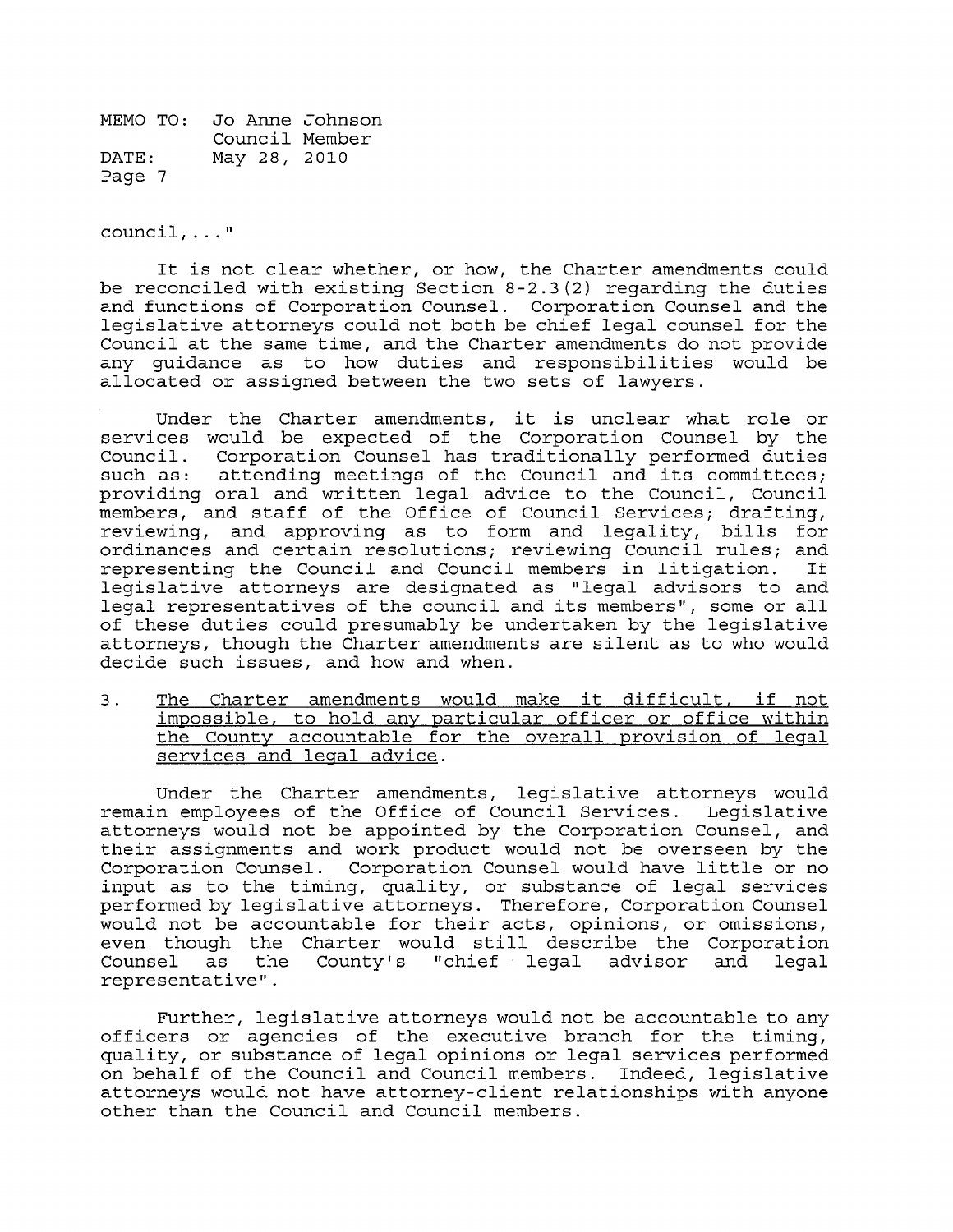4. It is unclear under the Charter amendments whether legislative attorneys would owe a duty of loyalty solely to the Council and Council members, or whether they would also owe a duty of loyalty to the County of Maui as a whole.

In general, a lawyer employed or retained by an organization represents the organization acting through its duly authorized<br>constituents.<sup>16</sup> However, when the client is a governmental However, when the client is a governmental organization:

defining precisely the identity of the client and prescribing the resulting obligations of such lawyers may be more difficult .... Although in some circumstances the client may be a specific agency, it is generally the government as a whole. 17

A lawyer representing an organization may also represent any of its officers or other constituents, subject, however, to HRPC Rule 1.7, pertaining to conflict of interest.<sup>18</sup>

HRPC Rule 1.13(f) states, in part:

If a government lawyer knows that an officer, employee or other person associated with the government is engaged in action, intends to act or refuses to act in a matter related to the lawyer's representation that is a violation of a legal obligation to the government or the public, or a violation of law which reasonably might be imputed to the government, the lawyer shall proceed as is reasonably necessary **in the best interest of the government or the public.** (Emphasis added.)

The Charter recognizes that Corporation Counsel owes duties to the County government as a whole when it states: "The corporation counsel shall ... [b]e the chief legal advisor and legal representative **of the County of** *Mauii* of the council, the mayor, all departments, and all boards and commissions; and of all officers and employees in matters relating to their official

- 17 HRPC Rule 1.13, comment [7].
- $18$  HRPC Rule 1.13 (e).

<sup>16</sup> HRPC Rule 1.13 (a) .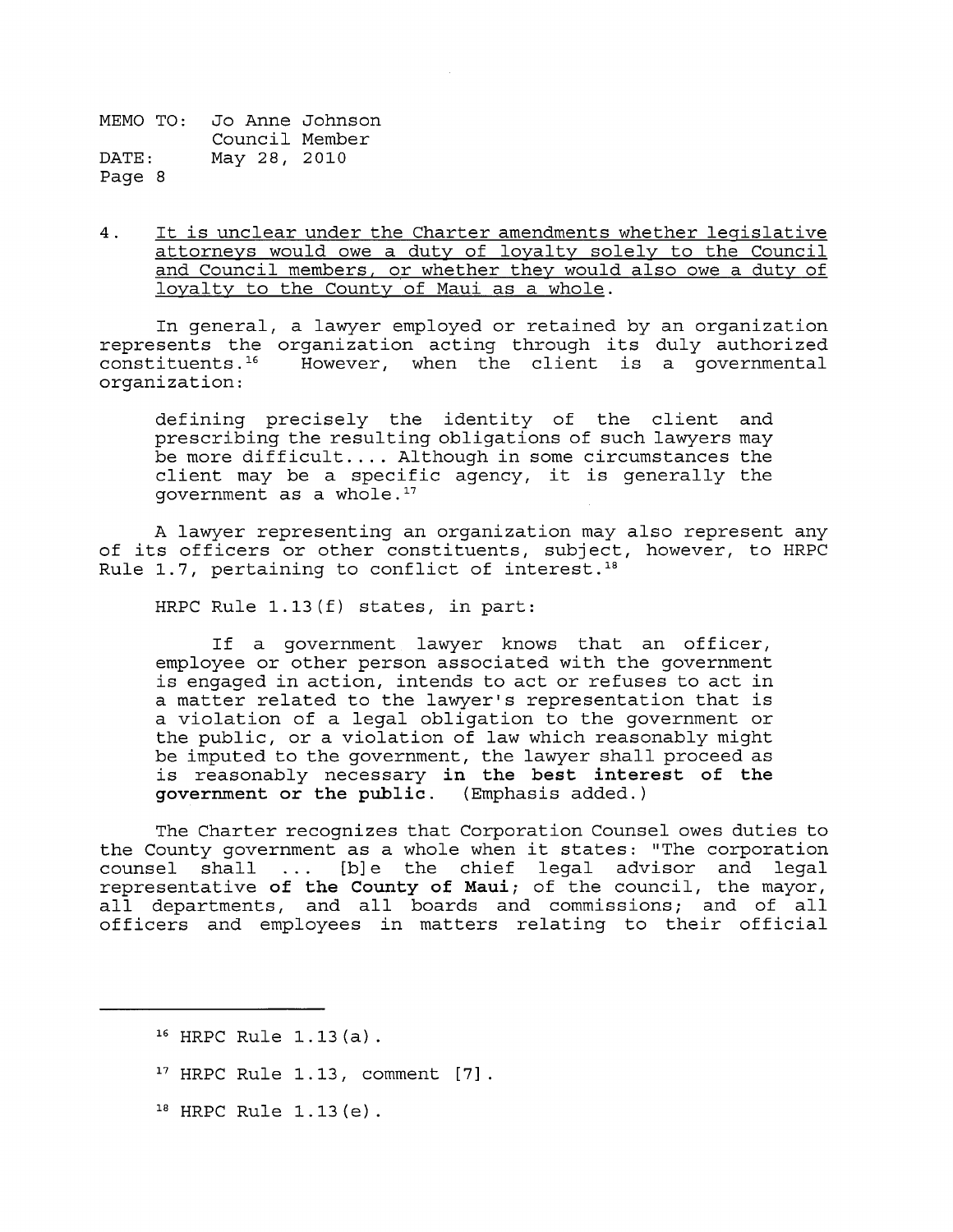duties. $1^{19}$  (Emphasis added.)

In contrast, the Charter amendments would describe legislative attorneys as "legal advisors to and legal representatives of the council and its members", but omit any reference to the interests of the County of Maui as a whole. It is unclear, therefore, whether legislative attorneys would owe their professional duties solely or primarily to the Council and Council members, or whether such duties would also be owed to the County of Maui as a whole.

Issues relating to a lawyer's duties are likely to arise anytime a lawyer has an organization for a client. A comment to HRPC Rule 1.13 states:

There are times when the organization's interest may be or become adverse to those of one or more of its constituents. In such circumstances the lawyer should advise any constituent whose interest the lawyer finds adverse to that of the organization of the conflict or potential conflict of interest, that the lawyer cannot represent such constituent, and that such person may wish to obtain independent representation. Care must be taken to assure that the individual understands that, when there is such adversity of interest, the lawyer for the organization cannot provide legal representation for that constituent individual, and that discussions between the lawyer for the organization and the individual may not be privileged. 20

20 HRPC Rule 1.13, comment [8].

<sup>19 § 8-2.3 (2),</sup> Charter; *see* 2001-2002 Maui County Charter Commission, Revised Final Report, at 9-10 ("The Commission proposes to clarify the role of the Corporation Counsel to recognize the broad responsibility of this office to represent the County in a variety of situations (1) by changing the present language of 8-  $2(3)$  (b) ... to a broader formulation.... This change would make it clear that the Corporation Counsel is responsible for representing the County of Maui in all respects, and does not solely represent<br>the Mayor. With this change, it would be clear that the With this change, it would be clear that the Corporation Counsel represents the Council and the boards and commissions as well as the executive branch of the County.").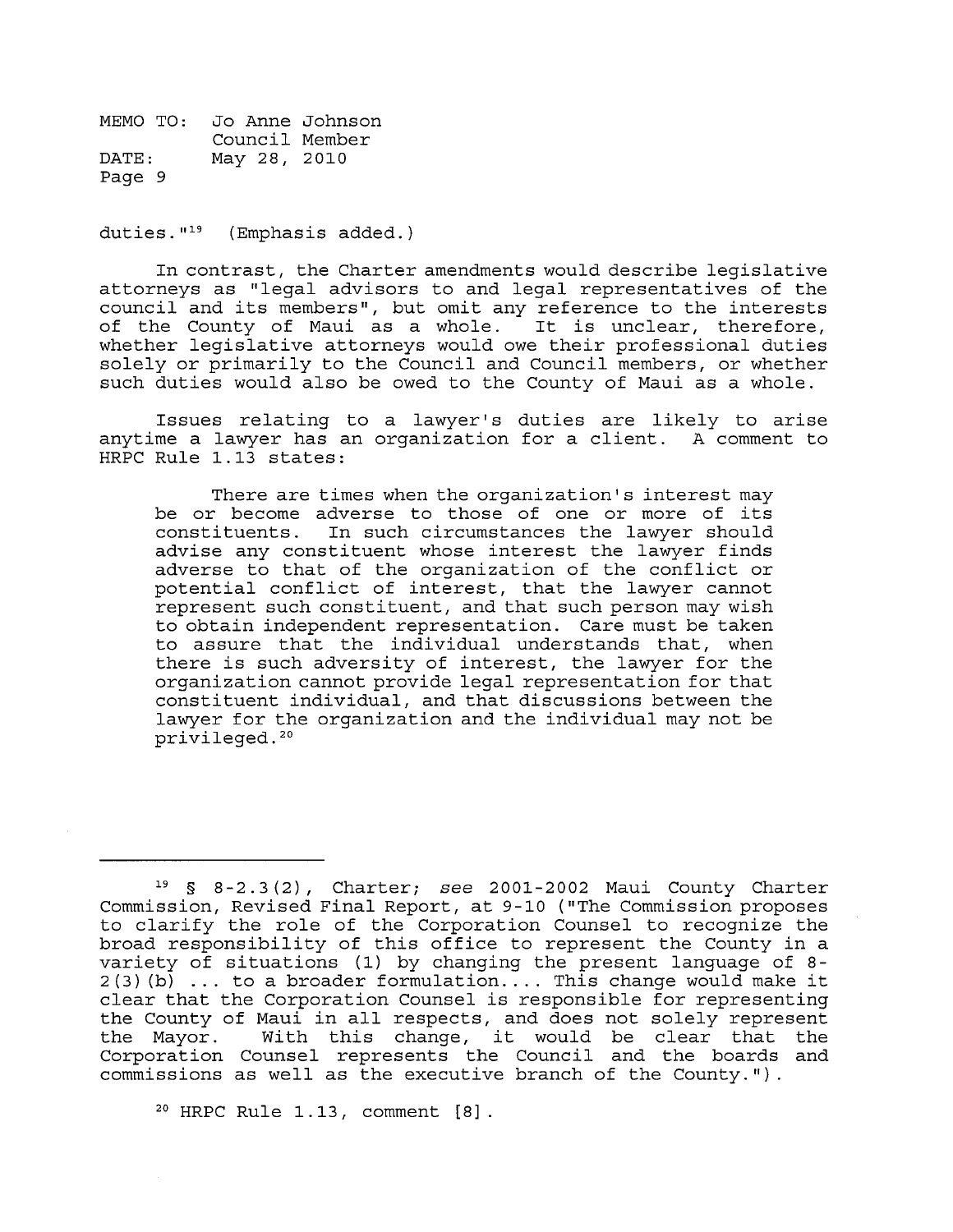5. The Charter amendments would likely result in situations in which legislative attorneys and Corporation Counsel issued opinions that varied from each other in scope, detail, facts, legal analysis, and conclusions.

If the Charter amendments were adopted, there would exist within the County of Maui two law departments or offices: Corporation Counsel and the legislative attorneys. Both would be charged with providing legal advice and legal representation when necessary and appropriate. As discussed above, neither law department would supervise or report to the other.

Under such an arrangement, it is very likely that the legislative attorneys and Corporation Counsel would, on occasion, provide oral and written legal advice that differed from the advice rendered by the other in scope, tone, detail, factual assumptions,<br>legal analysis, and conclusions. Even in the best of legal analysis, and conclusions. circumstances, and even assuming a degree of cooperation between the law offices, differences in legal advice and legal opinions would be inevitable given that the offices would have different lawyers, supervisors, clients, sources of information, experience, levels of involvement, timing of involvement, and client goals and interests. It is not at all clear how such differences would be reconciled, if at all.

6. <u>Legislative attorneys would likely confront, and have to</u> resolve in some manner, issues relating to conflict of interest.

HRPC Rule 1.7, pertaining to conflict of interest, states:

(a) A lawyer shall not represent a client if the representation of that client will be directly adverse to another client, unless:<br>(1) the lawyer

- reasonably believes the representation will not adversely affect the relationship with the other client; and
- (2) each client consents after consultation.

(b) A lawyer shall not represent a client if the representation of that client may be materially limited by the lawyer's responsibilities to another client or to a third person, or by the lawyer's own interests, unless:<br>(1) the lawyer reasonably believes the

- reasonably representation will not be adversely affected; and
- (2) the client consents after consultation. When representation of multiple clients in a single matter is undertaken, the consultation shall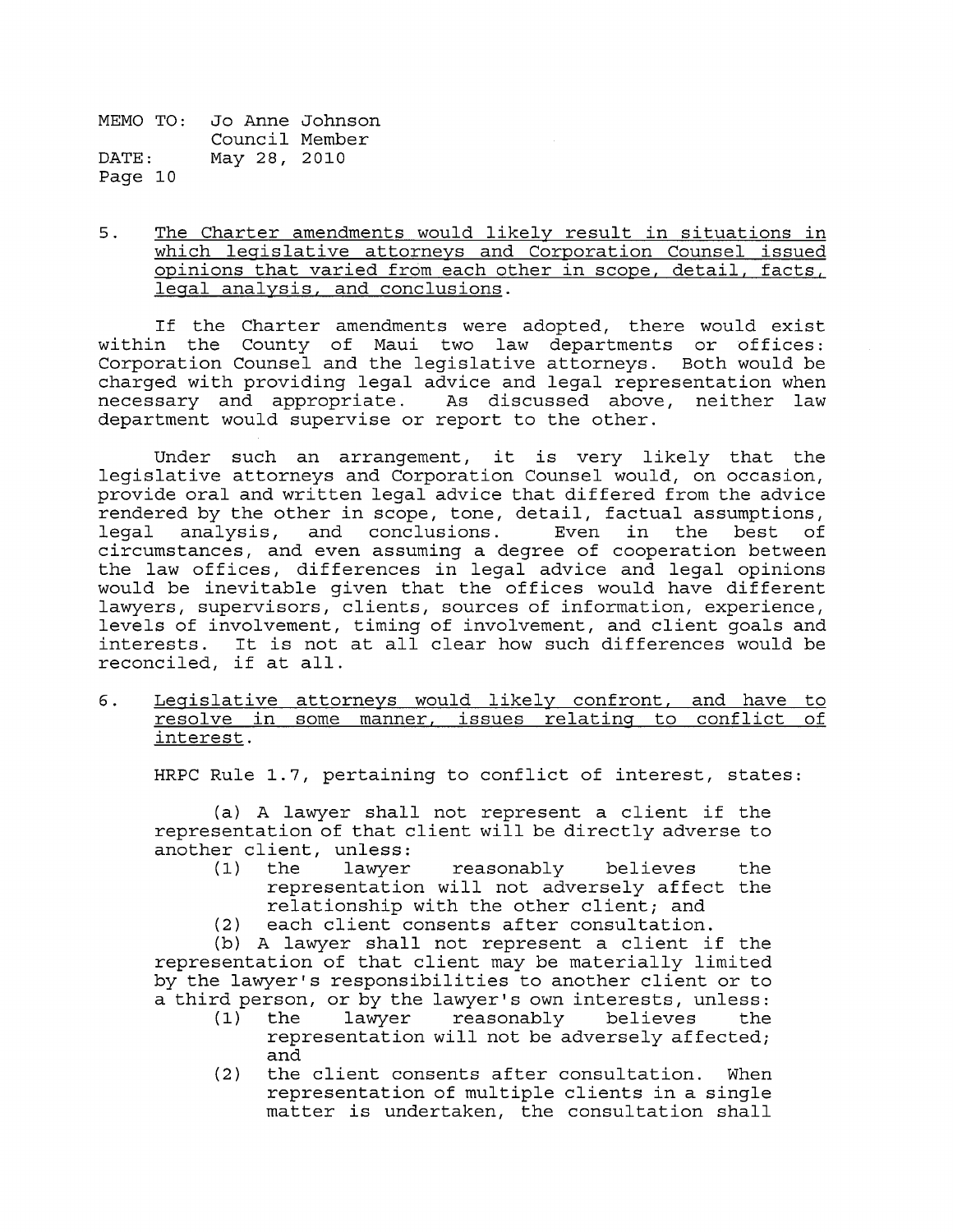> include explanation of the implications of the common representation and the advantages and risks involved.

As "legal advisors" and" legal representatives" of the Council and Council members, legislative attorneys would be subject to HRPC Rule 1.7 and its provisions regarding conflict of interest. Such conflicts may arise given that the Council consists of nine elected officials whose individual goals and interests do not always coincide with each other or with the Council as a whole.

For example, a legislative attorney would have to decline representation of a Council member (or the Council) if the legislative attorney believed that such representation would be directly adverse to another Council member. A legislative attorney would also have to decline representation of a Council member (or the Council) where such representation would be materially limited by the attorney's responsibilities to another client or to a third<br>person, or by the attorney's own interests. Even if the person, or by the attorney's own interests. legislative attorney reasonably believed that such representation would not adversely affect client interests, the legislative attorney would have to inform clients of the possible conflict and obtain their consent to the representation.

Comment [1] to HRPC Rule 1.7 states that lawyers "should adopt reasonable procedures, appropriate for the size and type of firm and practice, to determine in both litigation and non-litigation matters the parties and issues involved and to determine whether there are actual or potential conflicts of interest."

7. Legislative attorneys would likely confront, and have to resolve in some manner, issues relating to confidentiality of information.

HRPC Rule 1.6 (a) , pertaining to confidentiality information, states, in part: of

A lawyer shall not reveal information relating to representation of a client unless the client consents after consultation, except for disclosures that are impliedly authorized in order to carry out the representation....<sup>21</sup>

<sup>21</sup> Paragraphs (b) and (c) of HRPC Rule 1.6 set forth exceptions to the rule of confidentiality. Paragraph (b) requires a lawyer to reveal information "which clearly establishes a criminal or fraudulent act of the client in the furtherance of which the lawyer's services had been used, to the extent reasonably necessary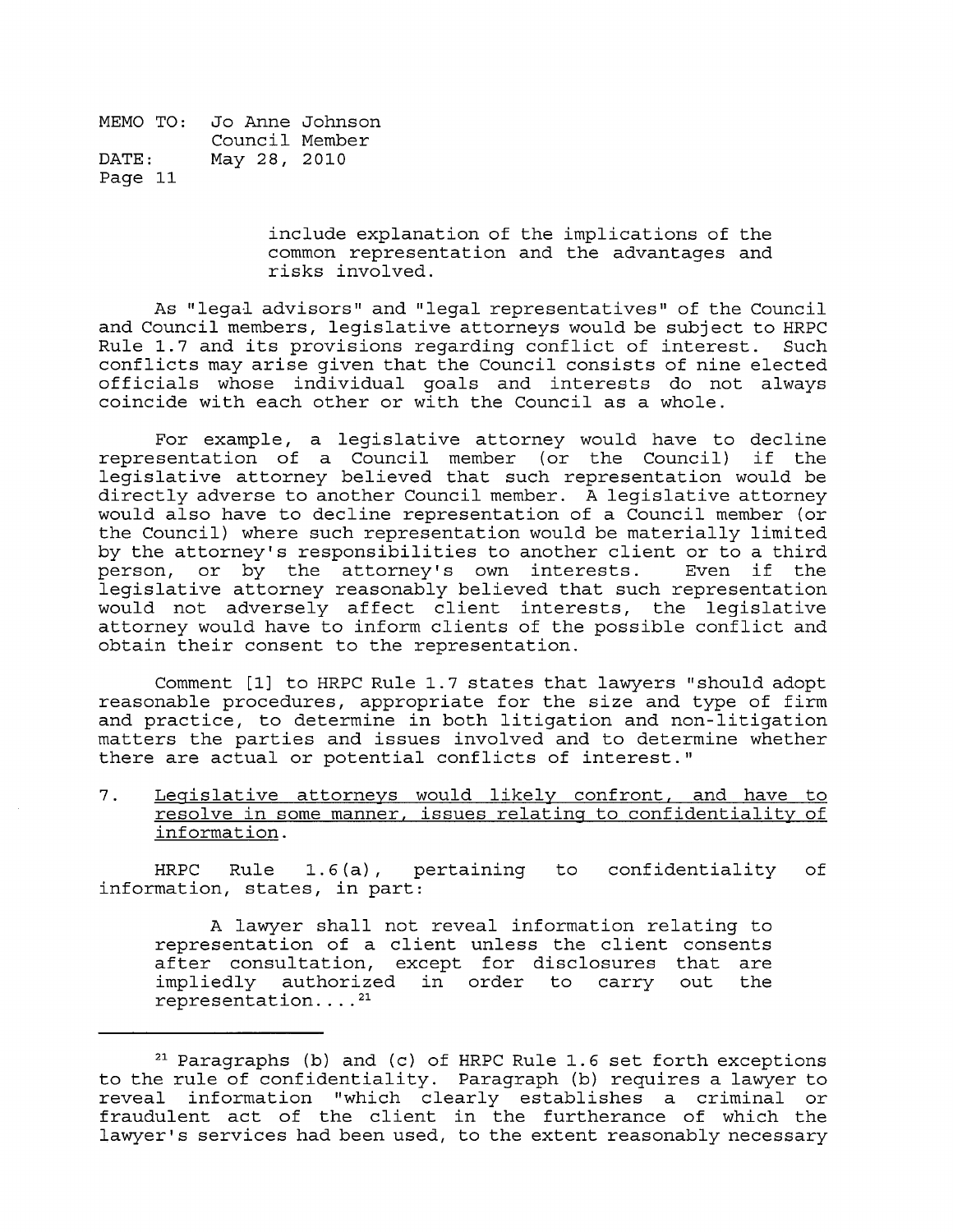As "legal advisors" and " legal representatives" of the Council and Council members, legislative attorneys would be subject to HRPC<br>Rule 1.6(a) and its provisions regarding confidentiality of Rule 1.6(a) and its provisions regarding confidentiality of<br>information. The rule of confidentiality is designed to facilitate The rule of confidentiality is designed to facilitate "the full development of facts essential to proper representation of the client" and to encourage people "to seek early legal  $assistance.$ <sup> $122$ </sup>

Comment [6] to HRPC Rule 1.6 states:

The requirement of maintaining confidentiality of information relating to representation applies to government lawyers who may disagree with the policy goals that their representation is designed to advance.

In serving as "legal advisors" and "legal representatives", legislative attorneys would have to determine how to maintain the confidentiality of information obtained in the course of representing clients and the extent to which, if any, such confidential information could be shared with other clients. Depending on the circumstances, observance of ethical obligations relating to the confidentiality of client information could require a legislative attorney to limit, decline, or withdraw from representation of a client.

8. Confidential communications between legislative attorneys, acting as "legal advisors" and "legal representatives", and Council members and the Council, would be protected from disclosure.

Confidential communications between legislative attorneys and Council members and the Council, for the purpose of facilitating the rendition of professional legal services, would generally be protected from disclosure in judicial and other proceedings under

 $22$  HRPC Rule 1.6, comment  $[2]$ .

to rectify the consequences of such act, where the act has resulted in substantial injury to the financial interests or property of<br>another". Among other things, paragraph (c) allows a lawyer to Among other things, paragraph (c) allows a lawyer to reveal information relating to representation of a client to the extent reasonably necessary "to prevent a public official or public agency from committing a criminal or illegal act that a government lawyer reasonably believes is likely to result in harm to the public good."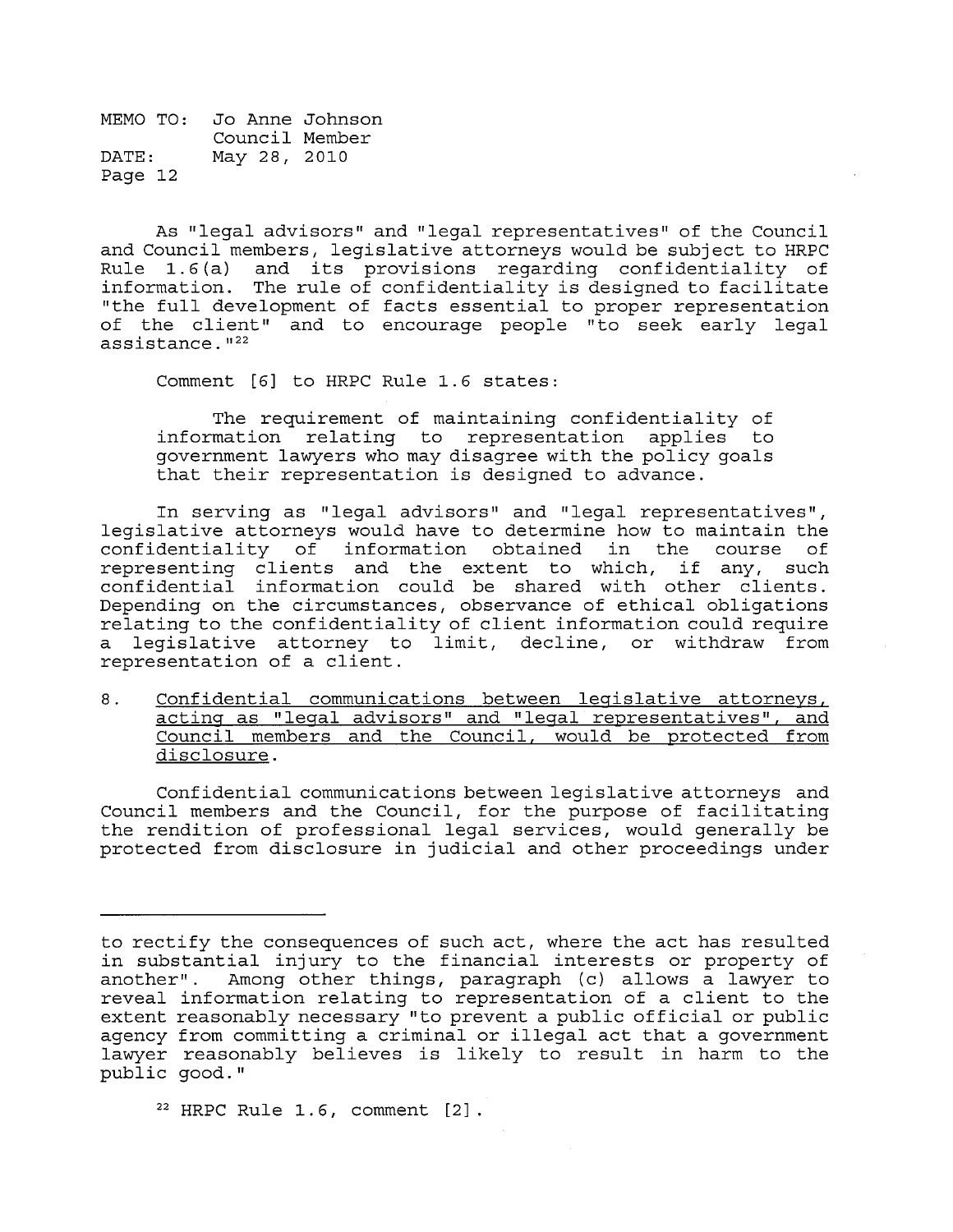the attorney-client privilege.<sup>23</sup>

Documents and things prepared by legislative attorneys in anticipation of litigation or for trial would generally be protected from discovery as attorney work product, unless the party seeking discovery had "substantial need of the materials in the preparation of the party's case" and the party "is unable without undue hardship to obtain the substantial equivalent of the materials by other means.  $124$  Even where discovery of such materials were allowed, a court would be required to protect against disclosure of the mental impressions, conclusions, opinions, or legal theories of the attorney concerning the litigation.<sup>25</sup>

Pursuant to Section 92-5(a)(4), Hawaii Revised Statutes, when consulting with legislative attorneys on questions and issues pertaining to the Council's powers, duties, privileges, immunities, and liabilities, the Council would be able to convene in executive session.

Among the issues legislative attorneys, and their clients on the Council, would encounter is whether, and how, the attorneyclient privilege could be waived. In particular, there could be occasions when one client desires to waive the privilege and another client does not. 26

9. Under HRPC Rule 7.5, the name or designation of the Office of Council Services and its legislative attorneys would have to change.

The Office of Council Services would have to change its name, or undergo reorganization, or both, so that lawyers practicing law within the legislative branch would not violate HRPC Rule 7.5,<br>pertaining to law firm names and letterheads. In summary, HRPC pertaining to law firm names and letterheads. Rule 7.5 prohibits lawyers from practicing under a name that is misleading as to the identity, responsibility, or status of those

<sup>23</sup> See Rule 503, Hawaii Rules of Evidence.

- <sup>24</sup> See Rule 26(b)(4), Hawaii Rules of Civil Procedure.
- $^{25}$  *Id.*

<sup>26</sup> See, e.g., Rule 503(d)(6), Hawaii Rules of Evidence ("There is no privilege under this rule: ... As to a communication relevant to a matter of common interest between two or more clients if the communication was made by any of them to a lawyer retained or consulted in common, when offered in an action between any of the  $clients... "$ ).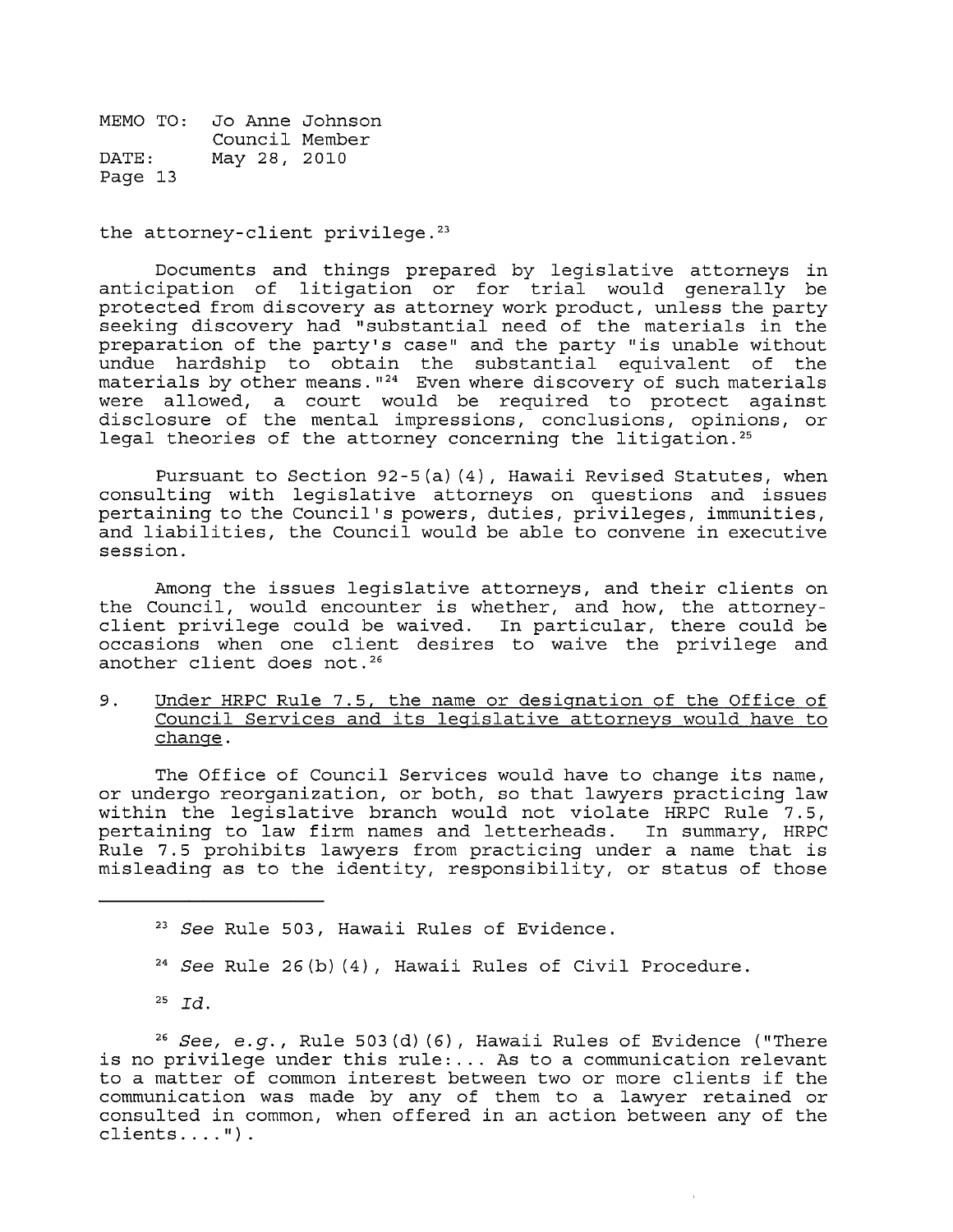practicing thereunder. 27

The current designation of the office ("Office of Council Services"), unlike designations such as "Department of the Corporation Counsel" or "Office of the County Attorney", would not clearly indicate to those within the County government, or to members of the public, that legislative attorneys were acting as "legal advisors to and legal representatives of the council and its members." Moreover, the current designation of the office would not clearly indicate the title of the actively registered Hawaii attorney in charge of the office's legal practice.<sup>28</sup>

Because the Office of Council Services has historically not performed services that constitute the practice of law, and given that legislative attorneys have heretofore not practiced as legal advisors and representatives, continued use of the designation "Office of Council Services" after adoption of the Charter amendments could be misleading, at least with regard to the responsibilities and role of the legislative attorneys employed therein.

10. Legislative attorneys acting as "legal advisors" and "legal representatives" must be supervised, if at all, by an attorney admitted to practice and in good standing in Hawaii; therefore, the Charter amendments would require changes in the role and qualifications of the director of council services.

The position of director of council services would have to be re-described, or qualifications would have to be established for the position, to ensure that the director of council services would not violate prohibitions against the unauthorized practice of law.

Under the Charter amendments, legislative attorneys would be authorized to serve as "legal advisors to and legal representatives of the council and its members, along with the department of the corporation counsel." However, the legislative attorneys would remain under the supervision and management of the director of council services, which is a position that, unlike the position of

<sup>27</sup>*See also* HRPC Rule 7.5, comment [2] ("Where none of the names in a firm name reflects the name of an actively registered Hawai'i attorney, the firm must have at least one actively-registered Hawai'i attorney as a supervisor, manager, partner, or shareholder. This will assure proper supervision of and accountability for legal services furnished by the firm in Hawai'i.").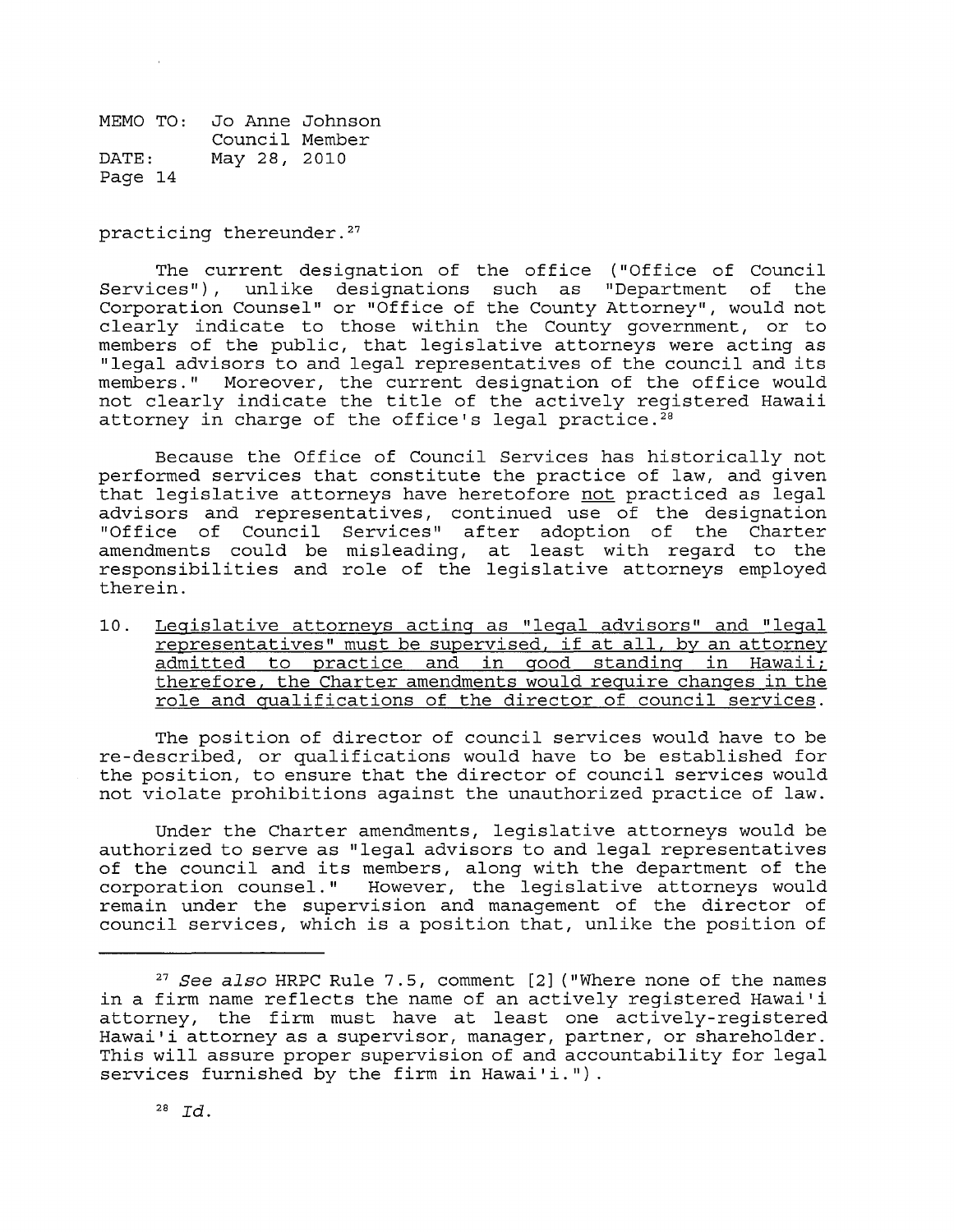Corporation Counsel, need not be occupied by "an attorney licensed to practice and in good standing before the Supreme Court of the State".<sup>29</sup>

As manager of the Office of Council Services, the director of council services would presumably exercise oversight and control over subordinate legislative attorneys. This is likely to entail making decisions regarding the representation of clients and the substance and form of opinions and legal advice rendered. director of council services were not a member of the Hawaii bar in good standing, this could be deemed unauthorized practice of law under Hawaii statutes,<sup>30</sup> and implicate legislative attorneys in violations of HRPC Rule 5.5 (b), which prohibits lawyers from assisting "a person who is not a member of the bar in the performance of activity that constitutes the unauthorized practice  $\overline{C}$ f law".<sup>31</sup>

11. The Charter amendments would require changes in the role and responsibilities of the supervising legislative analyst.

It is my understanding that the supervising legislative analyst has traditionally assisted the director of council services

 $29 \,$  § 8-2.2, Charter.

*<sup>30</sup>*See § 605-14, HRS ("It shall be unlawful for any person, firm, association, or corporation to engage in or attempt to engage in or to offer to engage in the practice of law, or to do or attempt to do or offer to do any act constituting the practice of law, except and to the extent that the person, firm, or association is licensed or authorized so to do by an appropriate court, agency, or office or by a statute of the State or of the United States."); see also § 605-2, HRS ("Except as provided by the rules of court, no person shall be allowed to practice in any court of the State unless that person has been duly licensed so to do by the supreme court; provided that nothing in this chapter shall prevent any person, plaintiff, defendant, or accused, from appearing in person before any court, and there prosecuting or defending that person's, plaintiff's, defendant's, or accused's own cause, without the aid of legal counsel .... ").

*See also* HRPC Rule 5.4(d) ("Except as otherwise permitted by the Rules of the Supreme Court of the State of Hawai'i, a lawyer shall not practice with or in the form of a professional corporation or association authorized to practice law for a profit, if: ... (3) a nonlawyer has the right to direct or control the professional judgment of a lawyer.").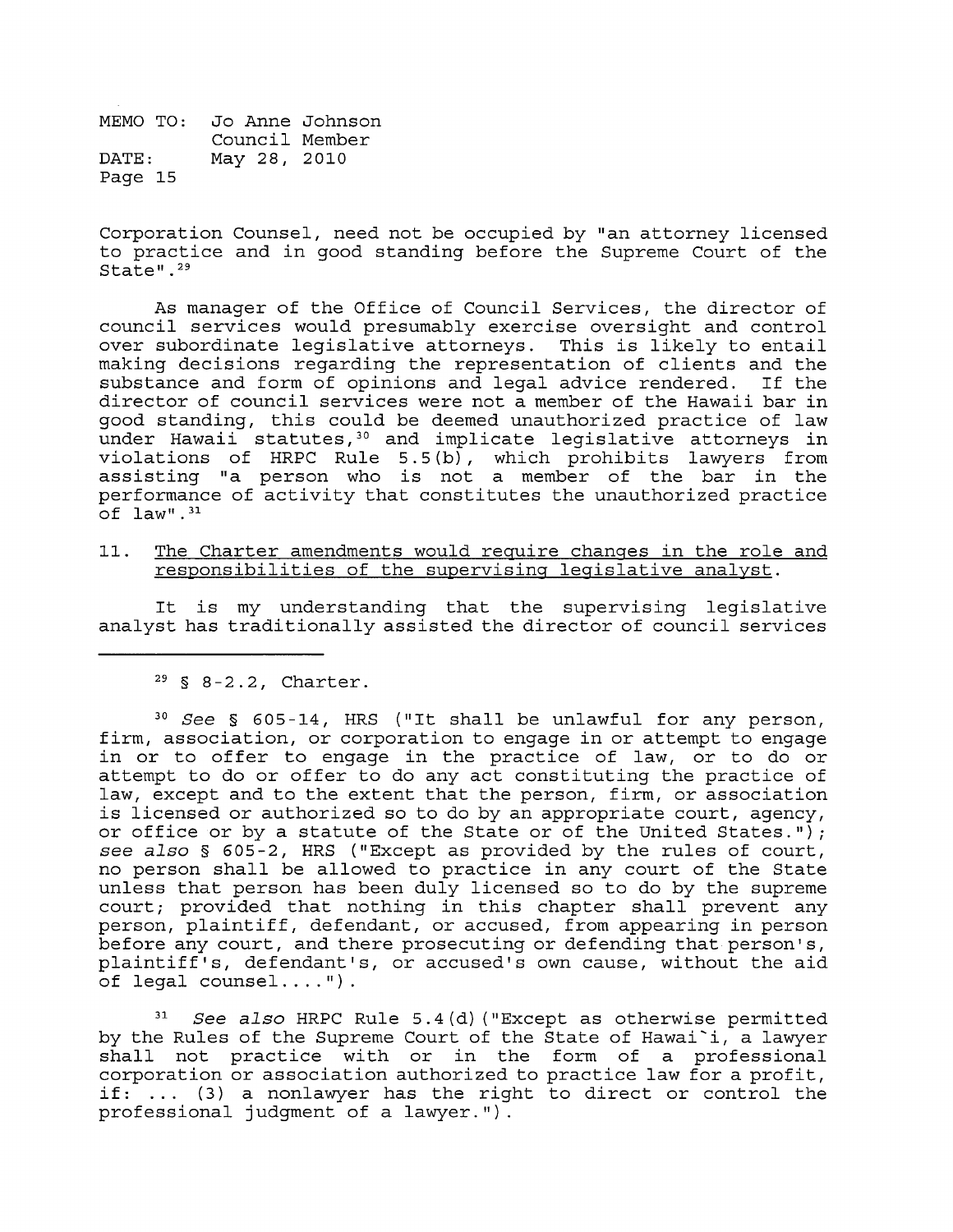in supervising the assignment and work of legislative attorneys and other employees within the Office of Council Services. Like the position of director of council services, there is no requirement that the supervising legislative analyst be a member of the Hawaii bar in good standing. 32

If the Charter amendments were adopted and the supervising<br>lative analyst continued to supervise the legislative legislative analyst continued to supervise attorneys, the supervising legislative analyst would likely violate the prohibition against the unauthorized practice of law. To avoid such risk, the responsibilities of the supervising legislative analyst would have to be revised, or the minimum qualifications of the position re-described to require that the supervising legislative analyst be an attorney admitted to practice and in good standing before the courts of Hawaii.

#### 12. The supervisor of legislative attorneys would have to fulfill additional responsibilities imposed by HRPC Rules 5.1 and 5.3.

HRPC Rule 5.1 imposes certain duties on a lawyer charged with the direct supervision of subordinate lawyers. Assuming that the director of council services served as the supervisory lawyer, the director would be required to make reasonable efforts to ensure that subordinate legislative attorneys conform to the rules of professional conduct.

Under HRPC Rule 5.3, pertaining to responsibilities regarding nonlawyer assistants, the director would also be required to make reasonable efforts to ensure that the conduct of any nonlawyer assistants is compatible with the professional obligations of the lawyers.

#### 13. Communications concerninq a legislative attorney's services would be subject to HRPC Rules 7.1 and 7.5.

HRPC Rule 7.1, pertaining to communications concerning a lawyer's services, and HRPC Rule 7.5, pertaining to firm name and letterhead, prohibit a lawyer from making a false or misleading communication about the lawyer or the lawyer's services. In accordance with these Rules, legislative attorneys would have to use an appropriate letterhead and professional designation when communicating with others to prevent others from being misled as to the capacity, role, or responsibility of the legislative attorney.

<sup>&</sup>lt;sup>32</sup> Based on information and belief, the current supervising legislative analyst is not a lawyer.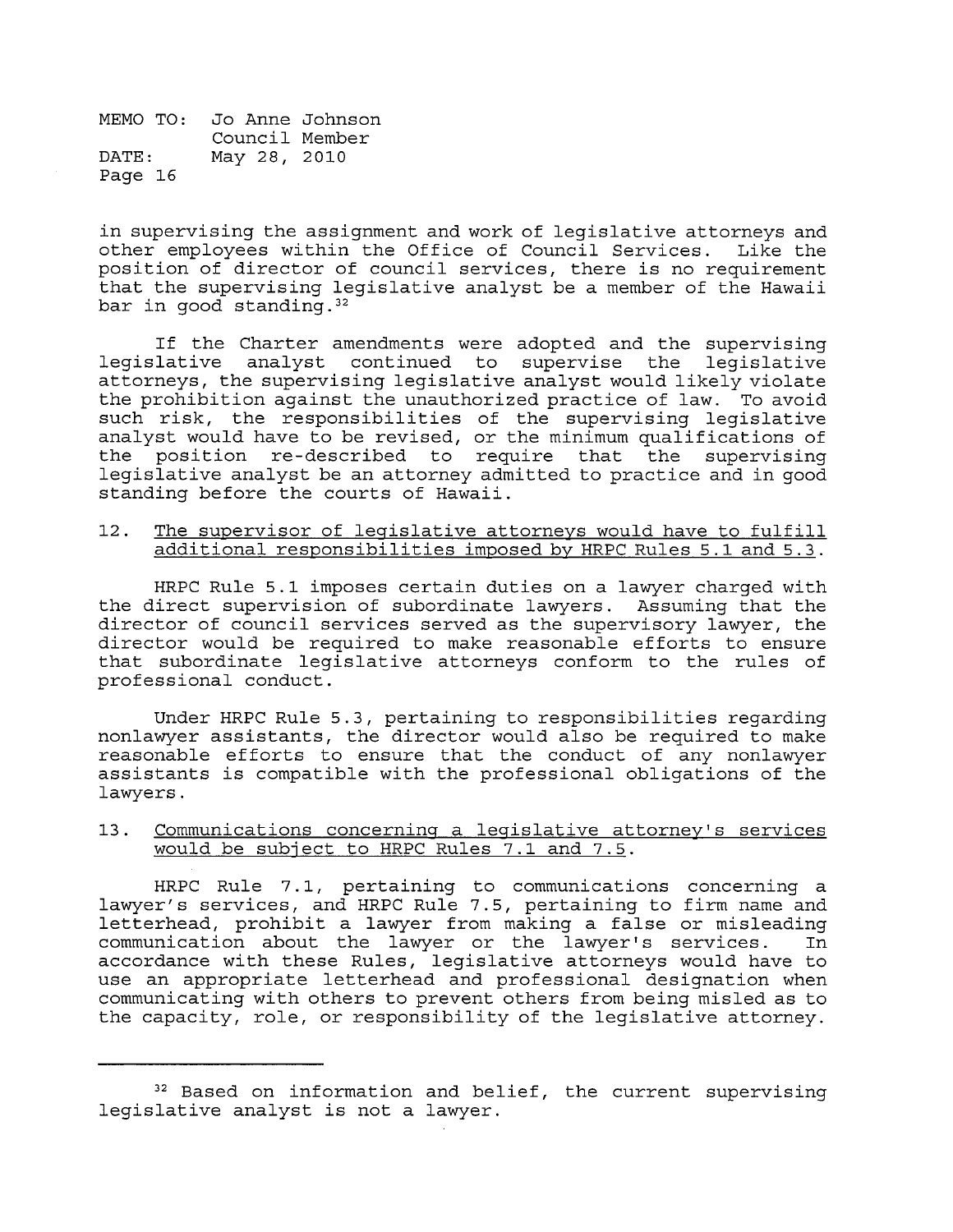#### 14. Legislative attorney communications with persons represented by legal counsel would be subject to HRPC Rule 4.2.

HRPC Rule 4.2, pertaining to communications by a lawyer with a person represented by counsel, prohibits a lawyer, when representing a client, from communicating about the subject of the representation with a person the lawyer knows to be represented by another lawyer, unless the lawyer obtains the consent of the other lawyer, or is authorized by law to do so.

Depending on the facts and circumstances, legislative attorneys would have to consider HRPC Rule 4.2 not only when communicating with private individuals and organizations represented by legal counsel, but also when communicating with executive branch officers or agencies represented by Corporation Counsel.

15. Because the Council and Council members would be represented persons, Corporation Counsel's communications with the Council and Council members would also be subject to HRPC Rule 4.2.

Because the Council and Council members would be represented and advised by legislative attorneys, HRPC Rule 4.2 would limit Corporation Counsel's ability to communicate directly with the Council and individual Council members. Corporation Counsel would have to obtain the consent of the legislative attorneys before<br>communicating with the Council and Council members, unless communicating with the Council and Council members, otherwise authorized by law to engage in such communications.

16. Legislative attorney dealings with unrepresented persons would be subject to HRPC Rule 4.3.

Under HRPC Rule 4.3, pertaining to dealings with unrepresented persons, a legislative attorney, when dealing on behalf of a client with any person who is not represented by legal counsel, could not state or imply that the legislative attorney is disinterested, but would be required to make reasonable efforts to correct any misunderstanding that the unrepresented person may have regarding the legislative attorney's role in the matter.

Legislative attorneys would also be prohibited from giving advice to a person who is not represented by a lawyer, other than the advice to secure counsel, if the interests of such a person were, or had a reasonable possibility of being, in conflict with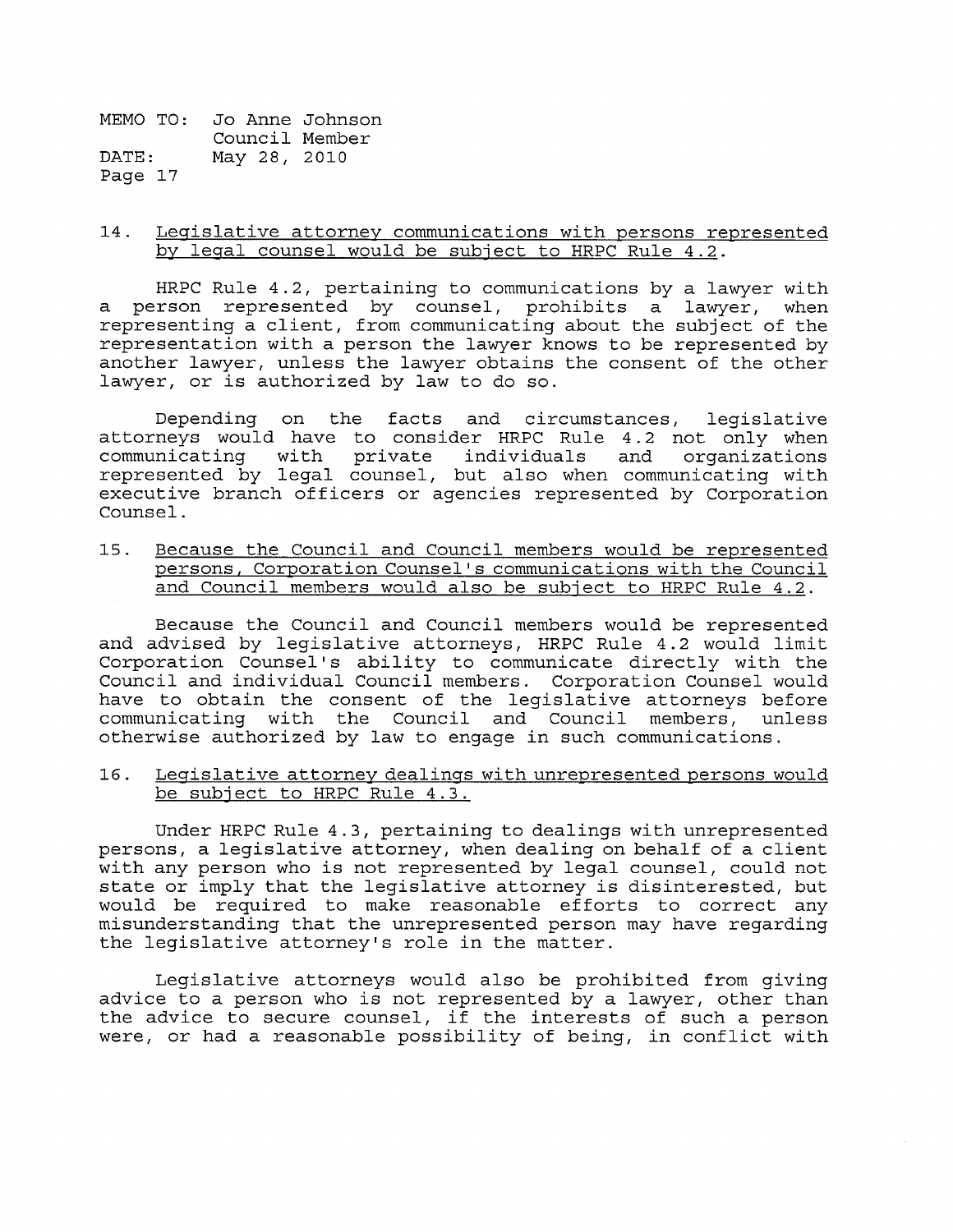the interests of the legislative attorney's client.<sup>33</sup>

#### 17. A legislative attorney acting as an advocate in nonadjudicative proceedings would be subject to HRPC Rule 3.9.

Under HRPC Rule 3.9, pertaining to advocacy in nonadjudicative proceedings, a legislative attorney representing a client before an administrative or legislative body in a nonadjudicative proceeding would be required to disclose that the appearance is in a representative capacity, and conform to other rules of professional conduct governing such appearances.

BTM:lak Attachment: Exhibit "A"

cc: Webpage S:\ALL\BTM\COUNCIL\MEMBERS\Johnson.memo.PAF 02-075.Apr 2010.wpd

33 HRPC Rule 4.3 (b) .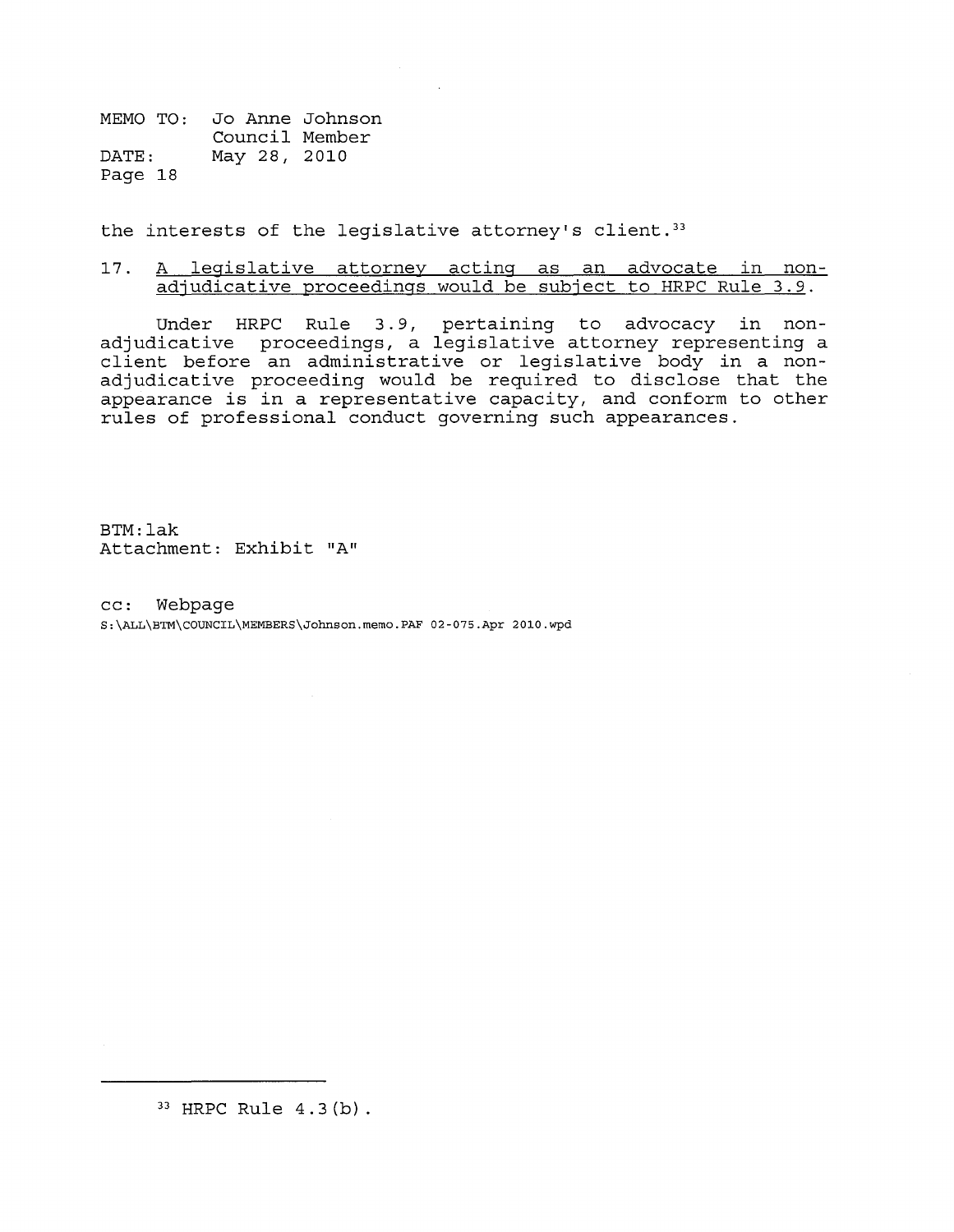# **Resolution**  No .. ------

 $r \sim$ 

#### PROPOSING AN AMENDMENT TO THE REVISED CHARTER OF THE COUNTY OF MAUl (1983), AS AMENDED, RELATING TO ATTORNEYS WITHIN THE OFFICE OF COUNCIL SERVICES

BE IT RESOLVED by the Council of the County of Maui:

1. That, pursuant to Section 14-1 (1), Revised Charter of the County of Maui

(1983), as amended ("Charter"), it hereby proposes that Section 3-6 of the Charter,

pertaining to powers of Council, be amended to read as follows:

"Section 3-6. Powers of Council. The council shall be the legislative body of the county. Without limitation of the foregoing grant or of other powers given it by this charter, the council shall have the power:

1. To legislate taxes, rates, fees, assessments and special assessments and to borrow money, subject to the limitations provided by law and this charter.

2. To legislate appropriations for county purposes subject to the limitations provided by this charter.

3. To conduct investigations of (a) the operation of any department or function of the county and (b) any subject upon which the council may legislate.

4. To fix the salaries of such employees and officers as may be necessary.

5. To require periodic and special reports from all county departments concerning their functions and operations. Such reports shall be requested and submitted by and through the mayor.

6. To retain or employ, by a vote of two-thirds of its entire membership, special counsel for any special matter presenting a real necessity for such employment. Any such employment shall specify the compensation, if any, to be paid for said services.

7. To authorize. by a vote of two-thirds of its entire membership. attorneys within the office of council services to represent the Council in court litigation where the dispute is with the executive branch and where the corporation counsel may represent the mayor or

# **EXHBIT**  $A$   $\bullet$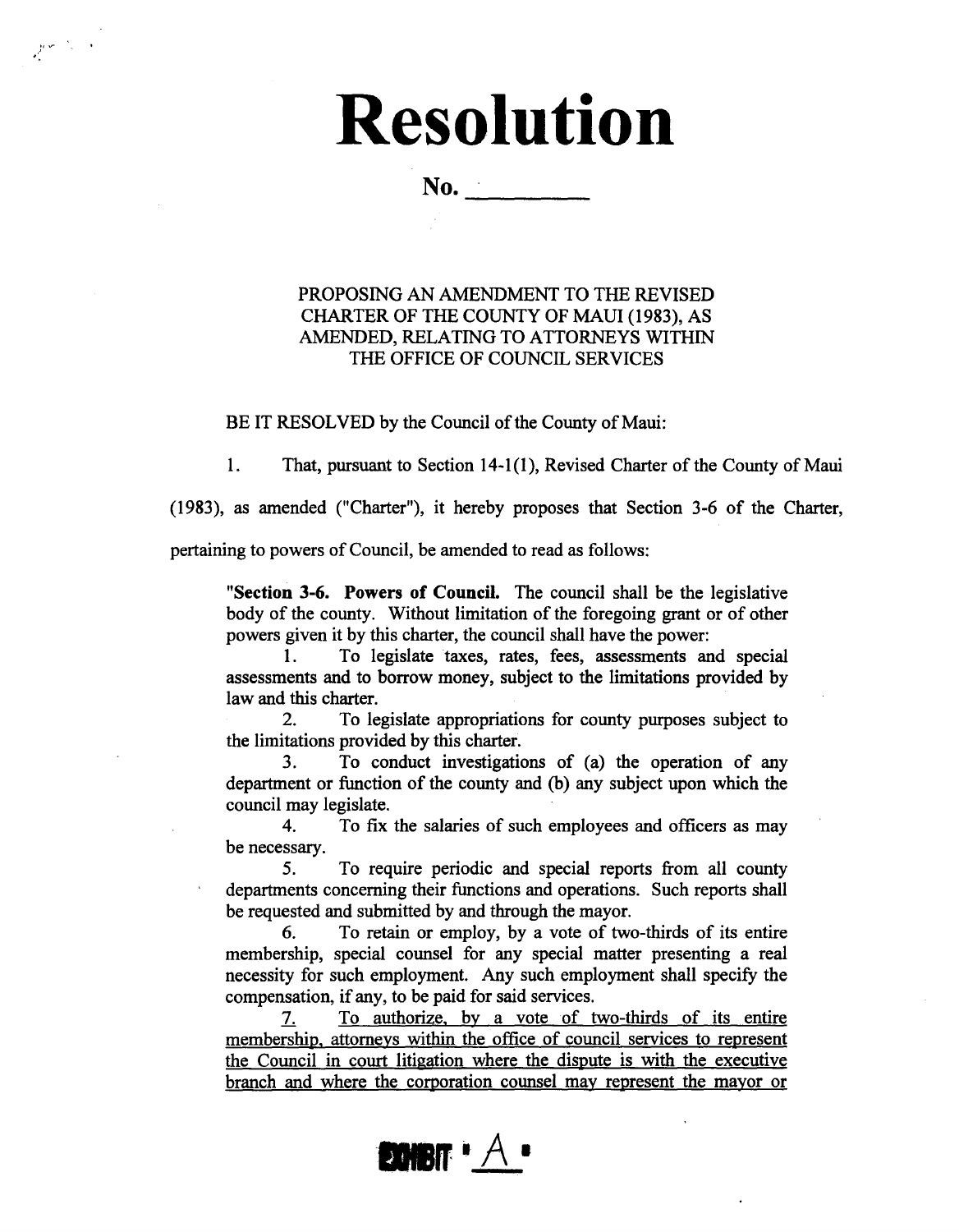### **Resolution No.**

officers of the executive branch. In the event that attorneys within the office of council services are so authorized. those staff attorneys shall be deemed "special counsel.""

2. That, pursuant to Section 14-1(1) of the Charter, it hereby proposes that

Section 3-7 of the Charter, pertaining to the Office of Council Services, be amended to

read as follows:

 $\sim 10^{-10}$  k

**"Section 3-7. Office of Council Services.** There shall be an office of council services. The council may create such positions in the office of council services as it deems necessary to assist it in the exercise of its legislative power. The salaries of such positions shall be fixed by ordinance. Persons appointed to such positions by the council shall be exempt from civil service. The attorneys within the office of council services shall serve as legal advisors to and legal representatives of the council and its members. along with the department of the corporation counsel."

3. That, pursuant'to Section 14-1(1) of the Charter, it hereby proposes that

Section 8-2.2 of the Charter, pertaining to the Corporation Counsel, be amended to read

as follows:

**"Section 8-2.2. Corporation Counsel.** The corporation counsel shall be appointed by the mayor with the approval of the council and may be removed by the mayor with the approval of the council. The corporation counsel shall be an attorney licensed to practice and in good standing before the Supreme Court of the State and shall have engaged in the practice of law for at least three years. With respect to the council. the attorneys within the office of council services shall also serve as legal advisors to and legal representatives of the council and its members."

4. That new material is underscored;

5. That, pursuant to Section 14-2(1) of the Charter, this Resolution be

submitted to the voters of the County of Maui at the next general election;

**,...** .:. 1'· ... '.~ " .'